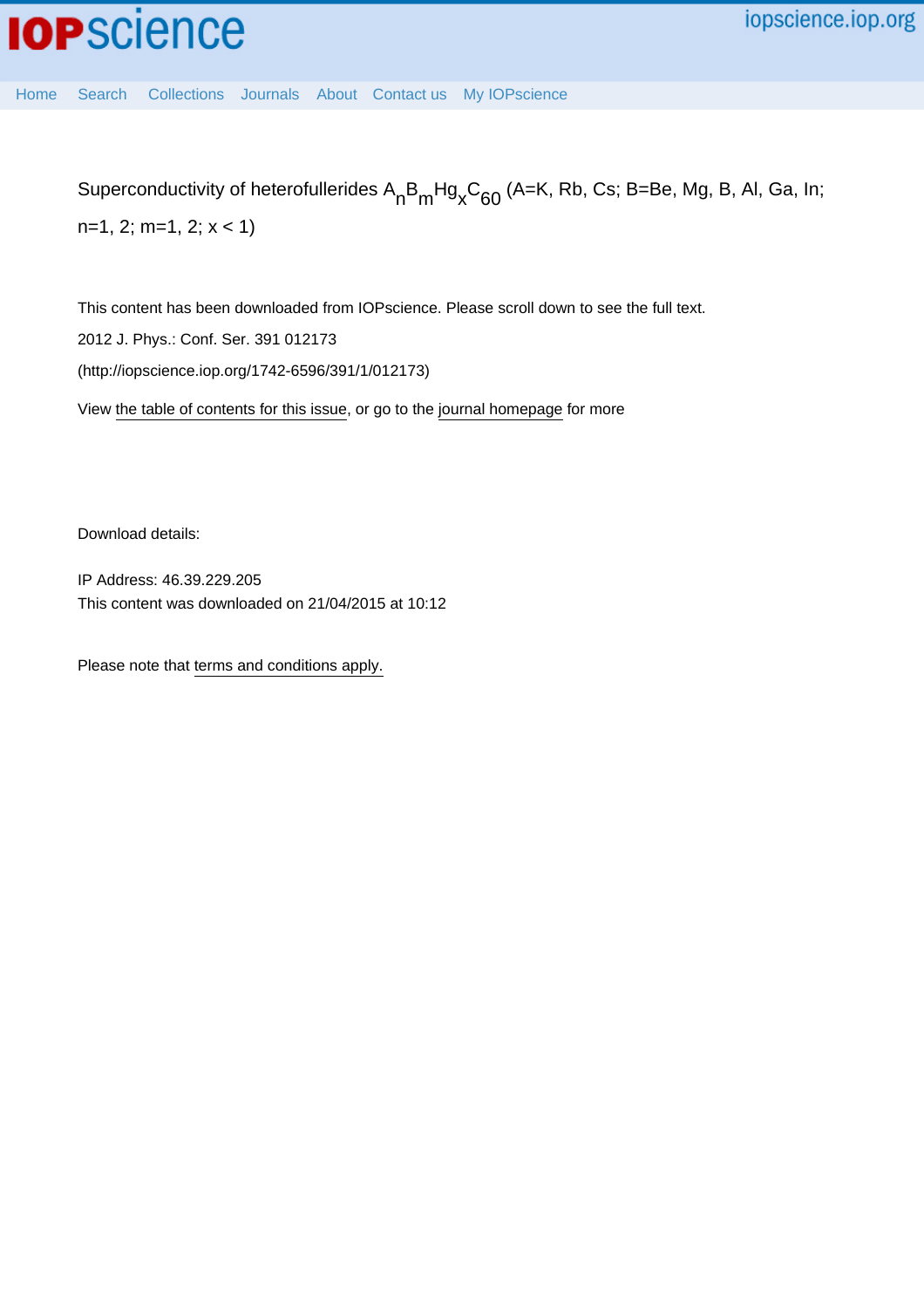# **Superconductivity of heterofullerides**  $A_nB_mHg_xC_{60}$ **(A=K,Rb,Cs; B=Be,Mg,B,Al,Ga,In; n=1, 2; m=1, 2; x<1)**

**V.A. Kulbachinskii<sup>1</sup> , B.M. Bulychev, R.A. Lunin, I.P. Kachan** 

M.V. Lomonosov Moscow State University, 119991, GSP-2, Moscow, Russia

E-mail: kulb@mig.phys.msu.ru

**Abstract.** The fullerides  $A_nM_mC_{60}$  (A=K, Rb, Cs; M= Be, Mg; B, Al, Ga. In; n=1, 2; m=1, 2) have been synthesized by exchange reactions of alkali metal fullerides with metal chlorides (groups 2 and 13), by method using liquid alloys of metals with mercury (amalgams), and by thermal decomposition of aluminum hydride. The samples are studied by X-ray diffraction, nuclear magnetic resonance, electron paramagnetic resonance, Raman scattering, and differential scanning calorimetry. It was found that the fulleride  $K_2GaC_{60}$  is superconductor with transition temperature  $T_c$ =22 K that exceeds  $T_c$  for K<sub>3</sub>C<sub>60</sub> (19 K). Fullerides with In and B are not supercomductors. The fullerides with composition  $Cs<sub>n</sub>Hg<sub>x</sub>C<sub>60</sub>$  (n=2;3) are not superconductors and crystallize in orthorhombic lattices.

#### **1. Introduction**

l

The discovery of superconducting fullerides with alkaline metals in 1991 [1] leads to the intensive development of chemistry and physics of these compounds, primarily to the development of methods of synthesis, to the study of the electrical and structural properties, and to the definition of the spectral characteristics and many other features. One of the important conclusions was that superconductivity is observed in fullerides  $A_3C_{60}$  (A=K, Rb, Cs) with *fcc* lattice [2]. Later it was shown that superconducting and electrophysical properties of fullerides depend on method of synthesis, in particular on the nature of solvent. For example synthesis of  $Na<sub>3</sub>C<sub>60</sub>$  from simple substances in toluol leads to fulleride with triclinic lattice [3,4].

Synthesis of  $K_3Hg_xC_{60}$  from amalgam gives fulleride with monoclinic lattice. The fulleride  $K_3Hg_xC_{60}$  is not superconductor. Heterofulleride with composition  $K_2Hg_xC_{60}$  (x<1) is a superconductor with transition temperature  $T_c$ =22 K. This value exceeds transition temperature for K<sub>3</sub>C<sub>60</sub> ( $T_c$ =19 K). Synthesis of  $Cs<sub>3</sub>C<sub>60</sub>$  gives amorphous or probably polymeric substances [4]. At the same time synthesis of this fulleride in liquid ammonia from simple substances gives superconducting fulleride with orthorhombic lattice in contradiction with previous results [5]. However, on important problem remains: in what composition of fullerides is the superconductivity possible and how to rise to the critical temperature  $T_c$ ?

In the present study, the results of investigation of structural and superconducting properties of heterofullerides with metals of  $1<sup>st</sup>$ ,  $2<sup>nd</sup>$  and  $13<sup>th</sup>$  groups  $A<sub>n</sub>B<sub>m</sub>Hg<sub>x</sub>C<sub>60</sub>$  (A=K, Rb, Cs; M= Be, Mg, B, Al, Ga. In;  $n=1$ , 2;  $m=1$ , 2;  $x<1$ ) are described.

<sup>&</sup>lt;sup>1</sup> To whom any correspondence should be addressed.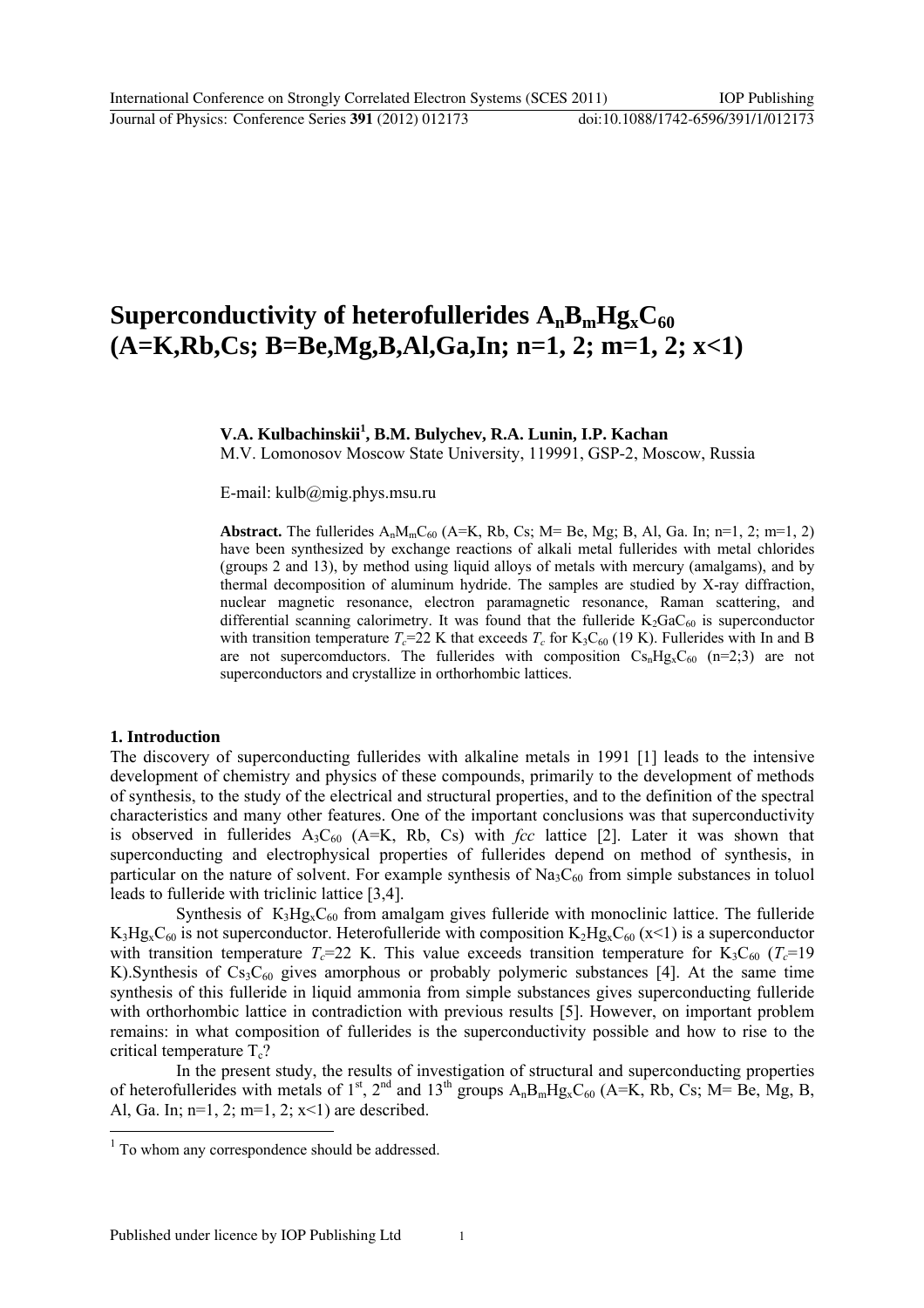# **2. Experimental**

The fullerides have been synthesized by the exchange reactions of alkaline fullerides with anhydrous metal halides (i), by a method using liquid alloys of metals with mercury (amalgams) (ii) or by thermal decomposition of hydrides (iii).

## *2.1 Synthesis of amalgams and fullerides from amalgams*

The calculated amounts of one or two metals (to within 0.02–0.15 g) were in a pyrex vial containing 6–7 g of mercury (i.e., a sufficient amount according to the phase diagrams for producing the liquid amalgams). The vial was then pumped down in a vacuum and sealed off. The metals were dissolved by heating a vial to 400 °C for 3 hours with periodic mixing of the contents. The vial with the amalgam and the reactor for synthesizing the fulleride were placed in a "Braun-M" vacuum cell. The vial was opened and its contents transferred to the reactor, into which the calculated amount of fullerite (0.15–0.25 g) and 20–30 mL of pure toluene had been placed. The reactor was extracted from the cell and its contents were frozen in liquid nitrogen; the entire system was pumped down in vacuum and unsealed, and the reactor was placed in a thermally controlled cabinet equipped with a mixing device for 15–20 days at a temperature of 100–110 °C. The progress of the reaction was monitored visually by the fading of the violet fullerite solution. Further operations for separating the reaction product were carried out in a fully sealed glass unit and included: separation of the excess mercury by decanting, washing the residue three or four times by recondensation of the solvent with cooling in liquid nitrogen, drying the residue at 90–100 °C, and packing it into vials for the electrical, spectral. and X-ray structural studies [4].

### *2.2 Synthesis of heterofullerides by exchange reactions in organic solvents*

Fullerides were synthesized in the organic solvents in two stages. In the first stage, alkali metal fullerides with compositions  $A_nC_{60}$ , where  $A=Na,K,Rb$  and  $n=3-6$  were obtained by direct reaction of an alkali metal with the fullerite solution in pure toluene using the method described in Refs. [4,6,7,8]. The second stage involved an exchange reaction of an alkali fulleride with anhydrous chlorides of the heterometals in pure tetrahydrofuran (THF) at temperatures below 80 °C in accordance with the reactions

$$
A_4C_{60} + MCl_2 \xrightarrow{\text{THF}} A_2MC_{60} + 2ACl \tag{1}
$$

$$
A_5C_{60} + 2MCl_2 \xrightarrow{\text{THF}} AM_2C_{60} + 4ACl \tag{2}
$$

$$
A_5C_{60} + MCl_3 \xrightarrow{\text{THF}} A_2MC_{60} + 3ACl \tag{3}
$$

where A-K, Rb, Cs; M- Be, Mg, B, Al, Ga, In.

 In principle, this method makes it possible to obtain fullerides and heterofullerides of various metals here, thallium containing heterofullerides with different chemical compositions and atomic charge states [4].

#### *2.3 Thermal decomposition of aluminum hydride*

We used also a new method of thermal decomposition of aluminum hydride according to reaction

$$
A_2C_{60} + AIH_3 \xrightarrow{m\text{onyon}} A_2AlC_{60} + 3/2 H_2
$$
 (4)

Aluminum hydride was synthesized by method described in Ref. [9]. Some parameters of samples are listed in table 1. The compositions of these fullerides calculated from the loaded components. As we show in table 3 our attempts to synthesize heterofullerides with cesium failed as it was previously [4]. According to X-ray and NMR data cesium heterofullerides synthesized at  $T>20^{\circ}$ C are amorphous and polymerized. Superconductivity in cesium fullerides was found only in  $RbCSTIC_{60}$  and  $KCSTIC_{60}$  [10]. **3. Results and discussion** 

X-ray data for some synthesized fullerides are summarized in table 1. Synthesized heterofullerides of potassium and rubidium are superconductors (fig. 1a). We observed that in general the superconducting transition temperature  $T_c$  increases with crystal lattice parameter *a* as seen in table 1. Raman scattering data shows that charge state of  $C_{60}$  molecule in fullerides is close to -3.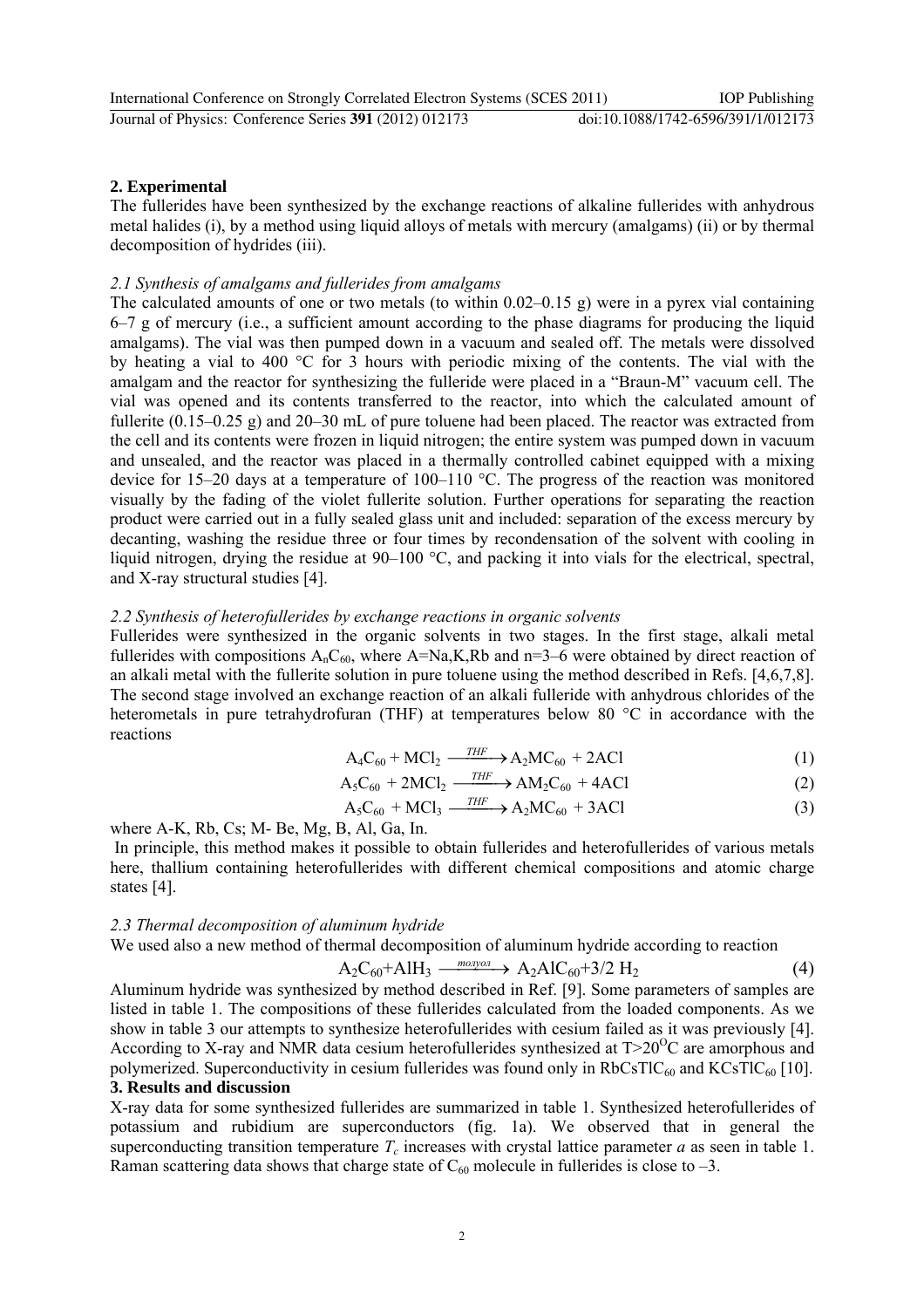Journal of Physics: Conference Series **391** (2012) 012173 doi:10.1088/1742-6596/391/1/012173

| <b>Table 1.</b> Some parameters of samples |                                                                                                                                                                      |            |                                         |          |                                                                                   |
|--------------------------------------------|----------------------------------------------------------------------------------------------------------------------------------------------------------------------|------------|-----------------------------------------|----------|-----------------------------------------------------------------------------------|
| $N_{\! \! \! \Omega}$                      | Composition of initial<br>mixture                                                                                                                                    | Solvent    | Composition of<br>fulleride             | $T_c(K)$ | X-Ray data                                                                        |
| 368                                        | $K_4C_{60} + BeCl_2 + C_{60}$                                                                                                                                        | <b>THF</b> | $K_2BeC_{60}$                           | 13       | <i>fcc</i> , $a=14.268 \text{ Å} + \text{KCl}$                                    |
| 225                                        | $K_4C_{60}+MgCl_2+C_{60}$                                                                                                                                            | <b>THF</b> | $K_2MgC_{60}$                           | 16       | <i>fcc</i> , $a=14.290 \text{ Å+KCl}$                                             |
| 942                                        | ${2K+Mg+(Hg)n}+C_{60}$                                                                                                                                               | toluene    | $K_2MgHg_xC_{60}$                       | 13.6     | <i>fcc</i> , $a=14.280 \text{ Å}$                                                 |
| 292                                        | $K_5C_{60} + 2MgCl_2 + C_{60}$                                                                                                                                       | <b>THF</b> | $KMg_2C_{60}$                           | 15.5     | <i>fcc</i> , $a=14.256 \text{ Å} + \text{KCl}$                                    |
| 236                                        | $K_5C_{60}+AICl_3+C_{60}$                                                                                                                                            | <b>THF</b> | $K_2AIC_{60}$                           | 14.5     | <i>fcc</i> , $a=14.249$ Å+KCl                                                     |
| 20                                         | $K_2C_{60}+A1H_3$                                                                                                                                                    | toluene    | $K_2AIC_{60}$                           | 14       | fcc, $a=14.282+<1\%$ Al                                                           |
| 941                                        | ${2K+A1+(Hg)n}+C_{60}$                                                                                                                                               | toluene    | $K_2$ AlHg <sub>x</sub> $C_{60}$        | 15.7     | <i>fcc</i> , $a=14,281 \text{ Å} +$<br>second phase $(\sim$ 3 %)                  |
| 931                                        | ${2K+Ga+(Hg)n}+C_{60}$                                                                                                                                               | toluene    | $K_2GaHg_xC_{60}$                       | 20       | fcc, $a=14,297 \text{ Å}$<br>+second phase                                        |
| 923                                        | ${2K+In+(Hg)n}+C_{60}$                                                                                                                                               | toluene    | $K_2$ InHg <sub>x</sub> C <sub>60</sub> |          | fcc, $a=14.281 \text{ Å}$<br>+second phase                                        |
| 264                                        | $Rb_4C_{60} + BeCl_2 + C_{60}$                                                                                                                                       | <b>THF</b> | $Rb_2BeC_{60}$                          | 22       | <i>fcc</i> , $a=14.447 \text{ Å+RbCl}$                                            |
| 724                                        | $Rb_4C_{60} + MgCl_2 + C_{60}$                                                                                                                                       | <b>THF</b> | $Rb_2MgC_{60}$                          | 19       | $fcc, a=14.425Å+RbCl$                                                             |
| 982                                        | ${2Rb+Mg+(Hg)n}$ +C <sub>60</sub>                                                                                                                                    | toluene    | $Rb_2MgHg_xC_{60}$                      | 21.8     | <i>fcc</i> , $a=14.447 \text{ Å}$<br>$+\sim 5\%M_2$                               |
| 12                                         | $Rb_5C_{60} + 2MgCl_2 + C_{60}$                                                                                                                                      | <b>THF</b> | $RbMg_2C_{60}$                          |          | <i>fcc</i> , $a=14.425 \text{ Å} + RbCl$                                          |
| 13                                         | ${Rb+2Mg+(Hg)n}+C_{60}$                                                                                                                                              | toluene    | $RbMg_2Hg_xC_{60}$                      |          |                                                                                   |
| 979                                        | ${2Rb+A}_{H}$ (Hg) <sub>n</sub> }+C <sub>60</sub>                                                                                                                    | toluene    | $Rb_2A1Hg_xC_{60}$                      | 24.8(11) | $fcc, a=14.458$ Å+M <sub>2</sub><br>$fcc, a=14.439(3)$ (~90%)                     |
| 929                                        | ${2Rb+Ga+(Hg)n}+C_{60}$                                                                                                                                              | toluene    | $Rb_2GaHg_xC_{60}$                      | 25       | $a=9.055$ ; $b=10.057$ ;<br>$c=14.190 \text{ Å } (-10\%)$                         |
| 922                                        | ${2Rb+In+(Hg)n}+C_{60}$                                                                                                                                              | toluene    | $Rb_2InHg_xC_{60}$                      |          | $a=14.439(3)$ (~65%) +<br>$a=9.055; b=10.057;$<br>$c=14.190 \text{ Å}(\sim 35\%)$ |
| 5                                          | $Cs_4C_{60} + BeCl_2 + C_{60}$                                                                                                                                       | <b>THF</b> | Cs <sub>2</sub> BeC <sub>60</sub>       |          | Amorphous + CsCl                                                                  |
| 690                                        | $Cs_4C_{60} + MgCl_2 + C_{60}$                                                                                                                                       | <b>THF</b> | Cs <sub>2</sub> MgC <sub>60</sub>       |          | Amorphous + CsCl                                                                  |
| 983                                        | ${2Cs+Mg+(Hg)n} + C_{60}$                                                                                                                                            | toluene    | $Cs2MgHgxC60$                           |          | Amorphous                                                                         |
| 674                                        | $Cs_5C_{60}+AICl_3+C_{60}$                                                                                                                                           | <b>THF</b> | Cs <sub>2</sub> AIC <sub>60</sub>       |          | Amorphous +CsCl                                                                   |
| 980                                        | ${2Cs+AH+(Hg)n}+C_{60}$<br>Second phase $M_2$ : $\alpha$ = 10.530; $b$ = 7.008; $c$ = 6.883. $\lambda$ ; R=103.21 <sup>0</sup> ; $V$ = 564.8. $\lambda$ <sup>3</sup> | toluene    | $Cs2AlHgxC60$                           |          | Amorphous                                                                         |

Second phase M<sub>2</sub>:- *a*=10.539; *b*=7.998; c=6.883 Å;  $\beta$ =103.21°; V=564.8 Å<sup>3</sup>